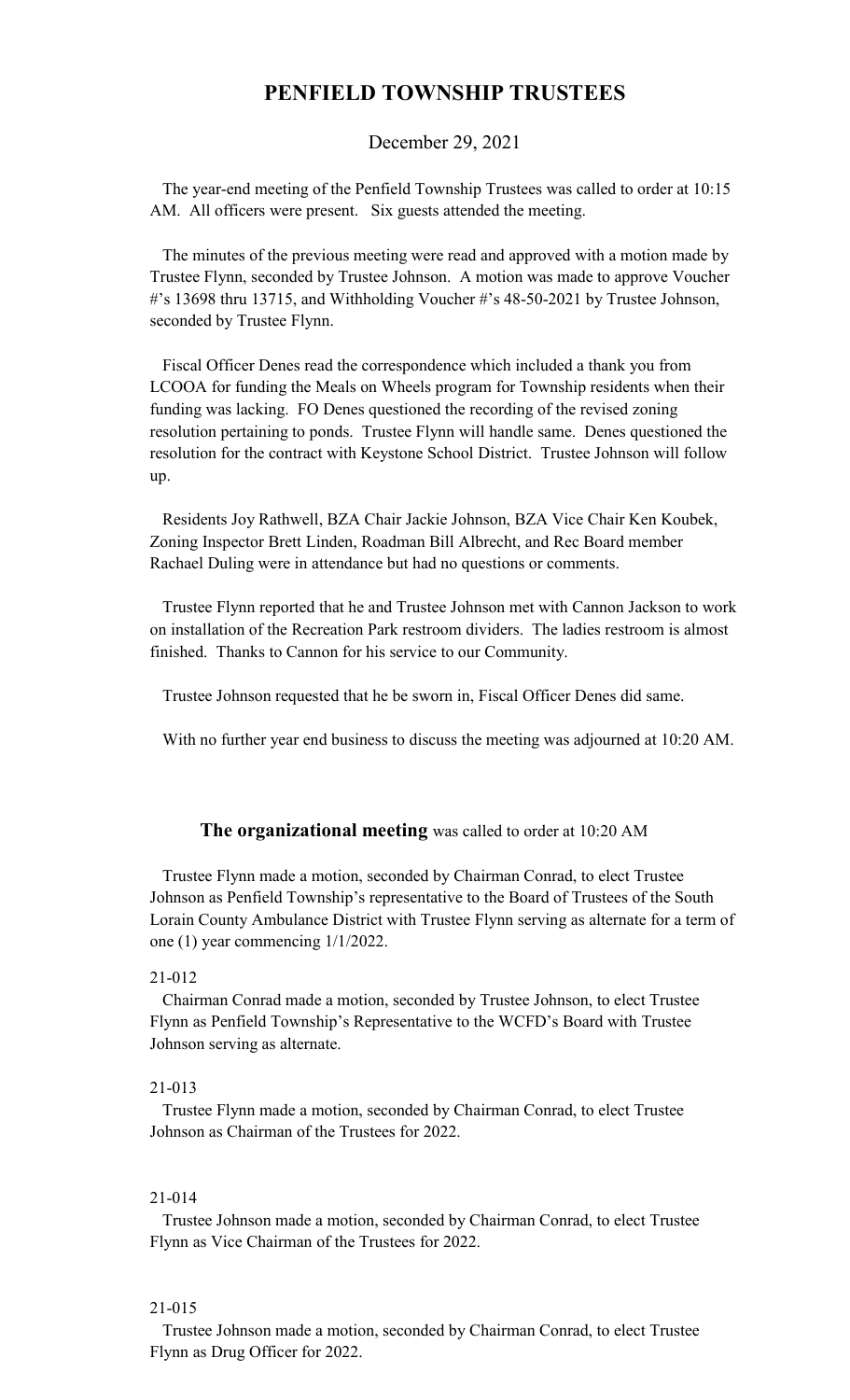#### 21-016

 Chairman Conrad made a motion, seconded by Trustee Flynn, to elect Trustee Johnson as Penfield Township's Cemetery Sexton, and that all fees remain the same. A copy of the fee schedule will be attached to the minutes.

### 21-017

 Trustee Johnson made a motion, seconded by Chairman Conrad, that all 3 Trustees shall jointly chair the Town Hall Department, and that all fees remain the same. A copy of the fee schedule will be attached to the minutes.

### 21-018

 Trustee Johnson made a motion, seconded by Trustee Flynn, that all 3 Trustees shall jointly chair the Road Department.

#### 21-019

 Trustee Flynn made a motion, seconded by Trustee Johnson, that Huntington will continue as the Township's Primary Depository for funds.

#### 21-020

 Chairman Conrad made a motion, seconded by Trustee Flynn, that all Zoning Fees be changed per discussion. A copy of the fee schedule will be attached to the minutes.

## 21-021

 Trustee Johnson made a motion, seconded by Trustee Flynn, to re-appoint Jerry Rathwell to the Zoning Commission with a term expiring 12/31/26.

#### 21-022

 Chairman Conrad made a motion, seconded by Trustee Flynn, to appoint Colin Gordon to the BZA Board with a term expiring 12/31/26, and Amy Younglas contingent upon an interview with her conducted by all three trustees.

#### 21-023

 BZA Vice Chair Ken Koubek questioned Chairman Conrad about the removal of Chair Jackie Johnson from the Board. Conrad stated that she was not removed from the Board, but not re-appointed instead. Koubek questioned why someone with years of knowledge and experience would be removed. Chairman Conrad stated that he wanted to move the Township in a different direction. Koubek questioned Conrad as to what that direction was. Conrad gave no response but stated he had years of being a Trustee for the Township and attempted to redirect the meeting. Koubek sought reassurance from the Trustees that this non- reappointment was not a retaliatory act based on a recent BZA variance granted in order for him continue to serve on the BZA Board. He stated that the Trustees have a history of not supporting BZA decisions, and again sought reassurance that there would be future support from the Trustees for the BZA. Koubek stated that he was resigning from the BZA Board because of this lack of support.

 Chairman Conrad recapped his motion for FO Denes' notes. He stated that he made a motion to appoint BZA  $2^{nd}$  Alternate Colin Gordon to the BZA Board with a term expiring  $12/31/26$ , to appoint Amy Younglas as BZA  $1<sup>st</sup>$  Alternate with a term expiring 12/31/22, contingent upon an interview with all three trustees, and to appoint Brad Niece as  $2<sup>nd</sup>$  Alternate with a term expiring 12/31/22.

 Trustee Flynn made a motion, seconded by Chairman Conrad that the following employees be re-hired for 2022; Brett Linden, Bill Albrecht, Bob Storms, Theresa Seman, and Tom Seman and. A compensation schedule will be attached to the minutes.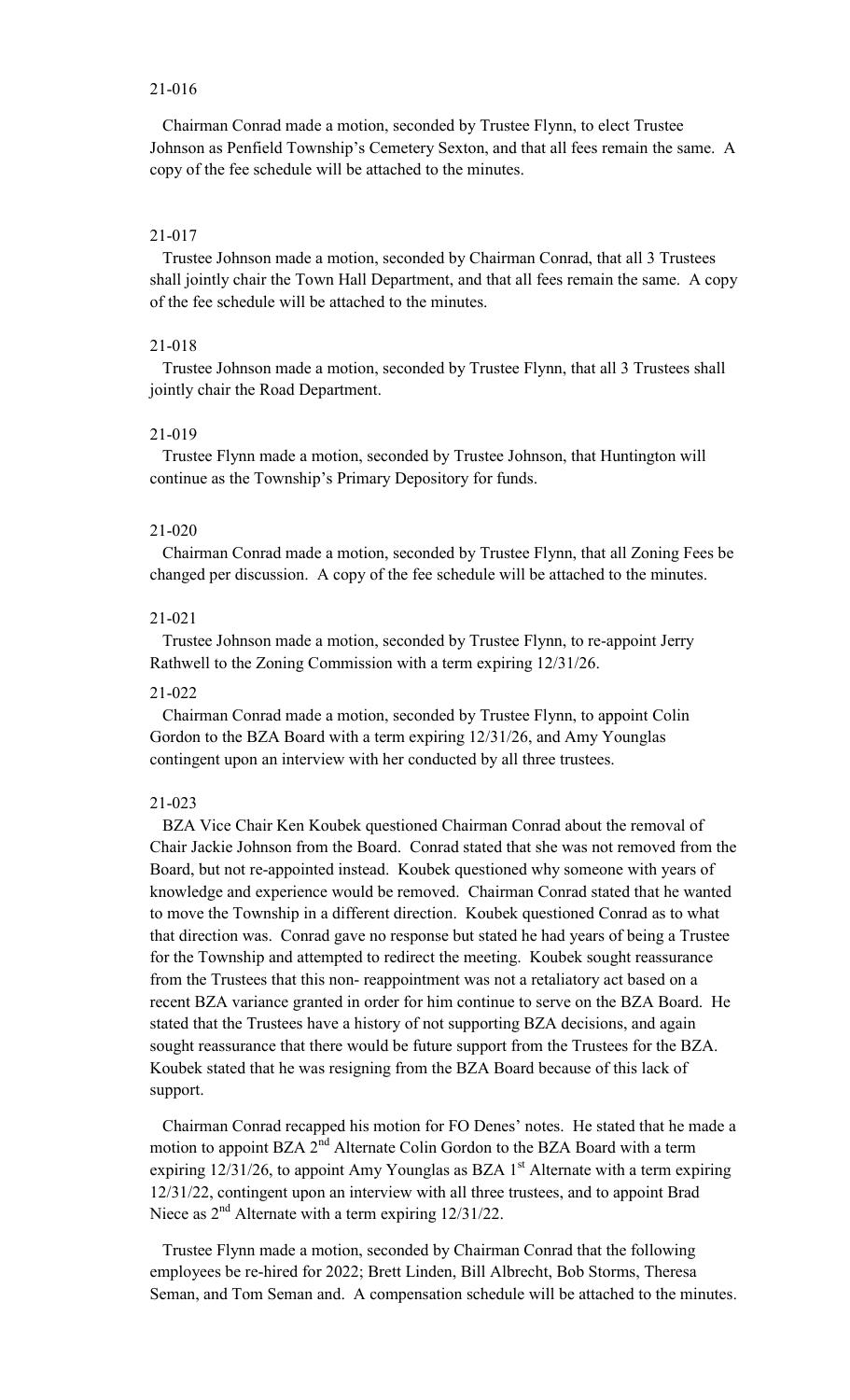#### 21-024

 Trustee Flynn made a motion, seconded by Chairman Conrad, to go into Executive Session at 11:34 AM to discuss compensation of public employees.

| Roll Call: | Chairman Conrad | Yes        |
|------------|-----------------|------------|
|            | Trustee Johnson | <b>Yes</b> |
|            | Trustee Flynn   | Yes        |

Chairman Conrad called the meeting back in regular session at 12:06 PM.

| Roll Call: | Chairman Conrad | Yes        |
|------------|-----------------|------------|
|            | Trustee Johnson | Here       |
|            | Trustee Flynn   | <b>Yes</b> |

 Chairman Conrad made a motion seconded by Trustee Johnson to give all hourly employees a \$0.75 per hour increase, and to increase Zoning Inspector Brett Linden's monthly salary by \$50.

#### 21-025

 Trustee Flynn made a motion, seconded by Trustee Johnson, that the Township Board of Trustees meetings will be held at 7:30 PM on the  $1<sup>st</sup>$  and  $3<sup>rd</sup>$  Tuesdays of each month at the Township Hall, with the exception of July 5th, and August  $16<sup>th</sup>$ . The Year End and Organizational Meeting will be held Wednesday, December  $28<sup>th</sup>$  at 10:00 AM. Pride Day will be held May 21 $^{\text{st}}$ . Dumpster Days will be held May 21st, August 13<sup>th</sup>, and October 15<sup>th</sup>. Earth Day Concert will be held April 23rd, and Holiday Concert December 3<sup>rd</sup>, pending availability of the Keystone Community Band.

### 21-026

 Trustee Johnson made a motion, seconded by Chairman Conrad, to establish the Fiscal Officer's authority to make supplemental appropriations as needed to conduct Township business and to execute transfers to and from investment accounts as needed to conduct Township business.

#### 21-027

 Trustee Johnson made a motion, seconded by Trustee Flynn, authorizing the Fiscal Officer to create Blanket Certificates up to a maximum of \$5,000 each with all expiring at calendar year end.

#### 21-028

 Chairman Conrad made a motion, seconded by Trustee Johnson, to reimburse mileage at the 2022 IRS rate of \$0.585 per mile.

#### 21-029

 Trustee Flynn made a motion, seconded by Trustee Johnson, that the Trustee's and Fiscal Officer's salaries will be paid in compliance with ORC 505.24.

#### 21-030

 Trustee Johnson made a motion, seconded by Trustee Flynn, that the maximum monthly payment for health care thru Lorain County Commissioners for the Trustee's will be \$7,419.00; and \$986.00 for the Fiscal Officer. The total annual payment will not exceed \$100,860.00.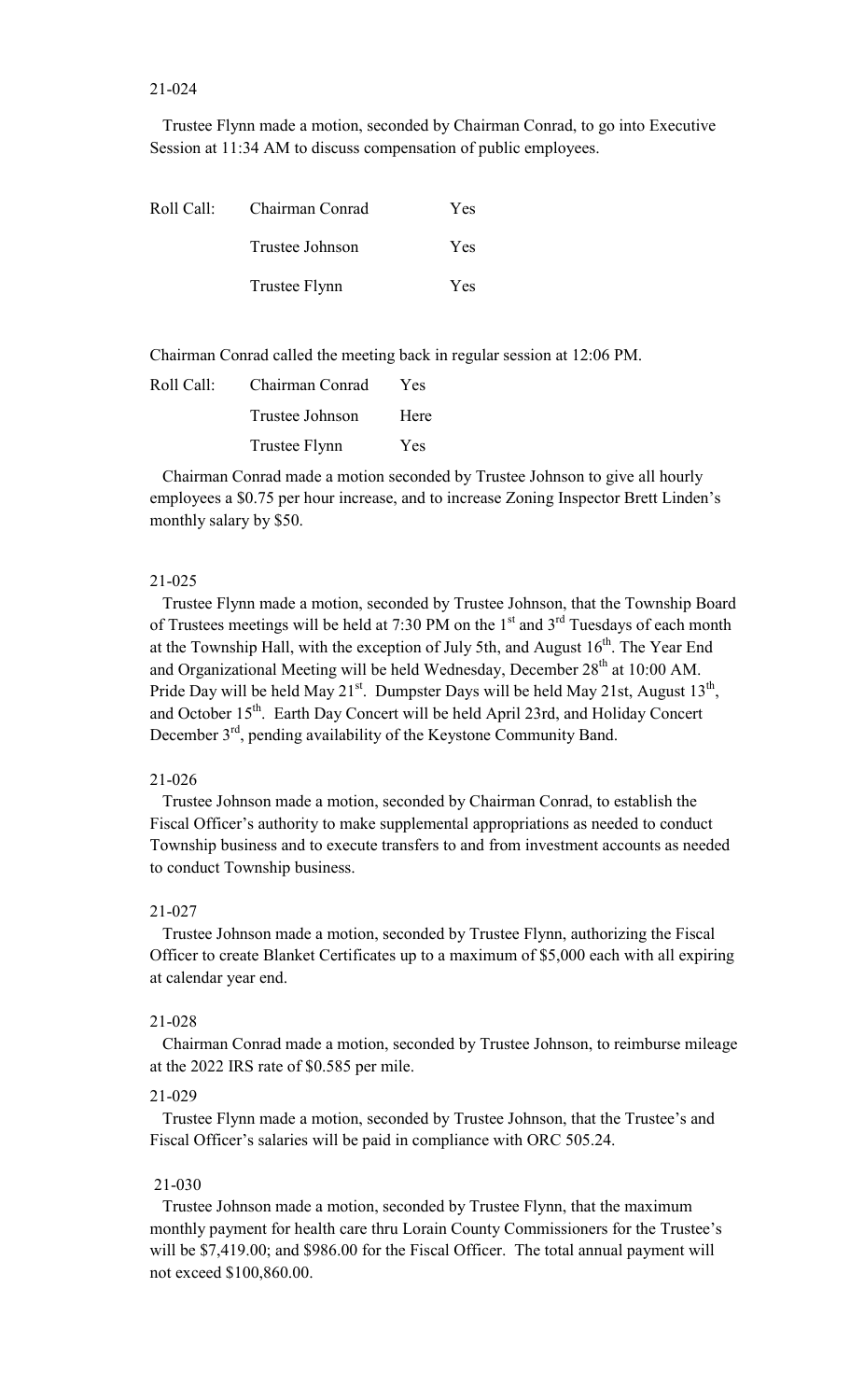## 21-031

 Chairman Conrad made a motion, seconded by Trustee Flynn, that the Records Retention Committee consists of Trustee Johnson as Trustee Chairperson, Fiscal Officer, Vicki Denes and Rachael Duling as the Township resident. The Committee will meet at a date to be decided prior to year-end

## 21-032

 Trustee Johnson made a motion, seconded by Trustee Flynn, to appoint Chairman Conrad as the Township's representative to the Trash Consortium.

## 21-033

With no additional business to discuss, the meeting was adjourned at 12:08 PM.

Newsletter Folding Date: April 6<sup>th</sup>.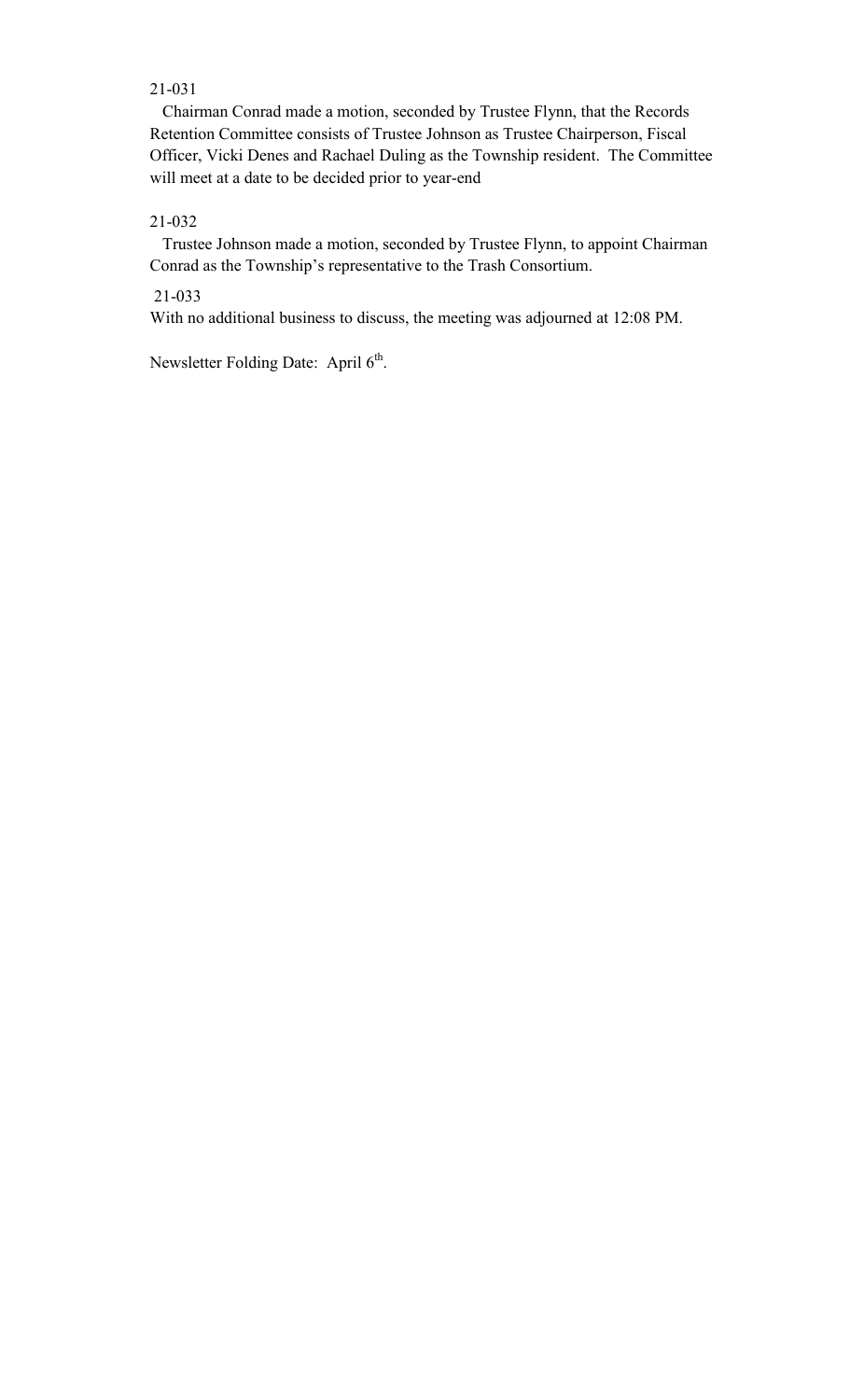# **Penfield Township Cemetery**

(Effective June 16, 2010)

# **Fee Schedule**

| Resident grave                 | \$200         |
|--------------------------------|---------------|
| Non-resident grave             | \$1,000       |
| Opening and closing            | \$500         |
| Opening and closing – Saturday | \$550         |
| Opening and closing – Holiday  | \$600         |
| Cremation                      | \$100         |
| Infant                         | \$100         |
| Disinterment                   | \$500         |
| Footers:                       |               |
| All stones                     | \$45 per foot |
|                                |               |

1. Effective January 1, 2020

## **Penfield Township**

## **Hall Rental Fee Schedule**

# **Town Hall (Small Hall)**

| Deposit                                        | \$100.00 <sub>1</sub> |
|------------------------------------------------|-----------------------|
| Rental Fee                                     | \$100.00              |
|                                                | 10.00                 |
| <b>Community Room</b>                          |                       |
| Deposit                                        | $$250.00_1$           |
| Rental Fee                                     | \$300.00              |
|                                                | \$100.00              |
| <b>Additional Fees (Either hall)</b>           |                       |
| Reentry Fee                                    | \$20.00               |
| Opening, on day prior to rental, after 5:00 PM | \$50.00               |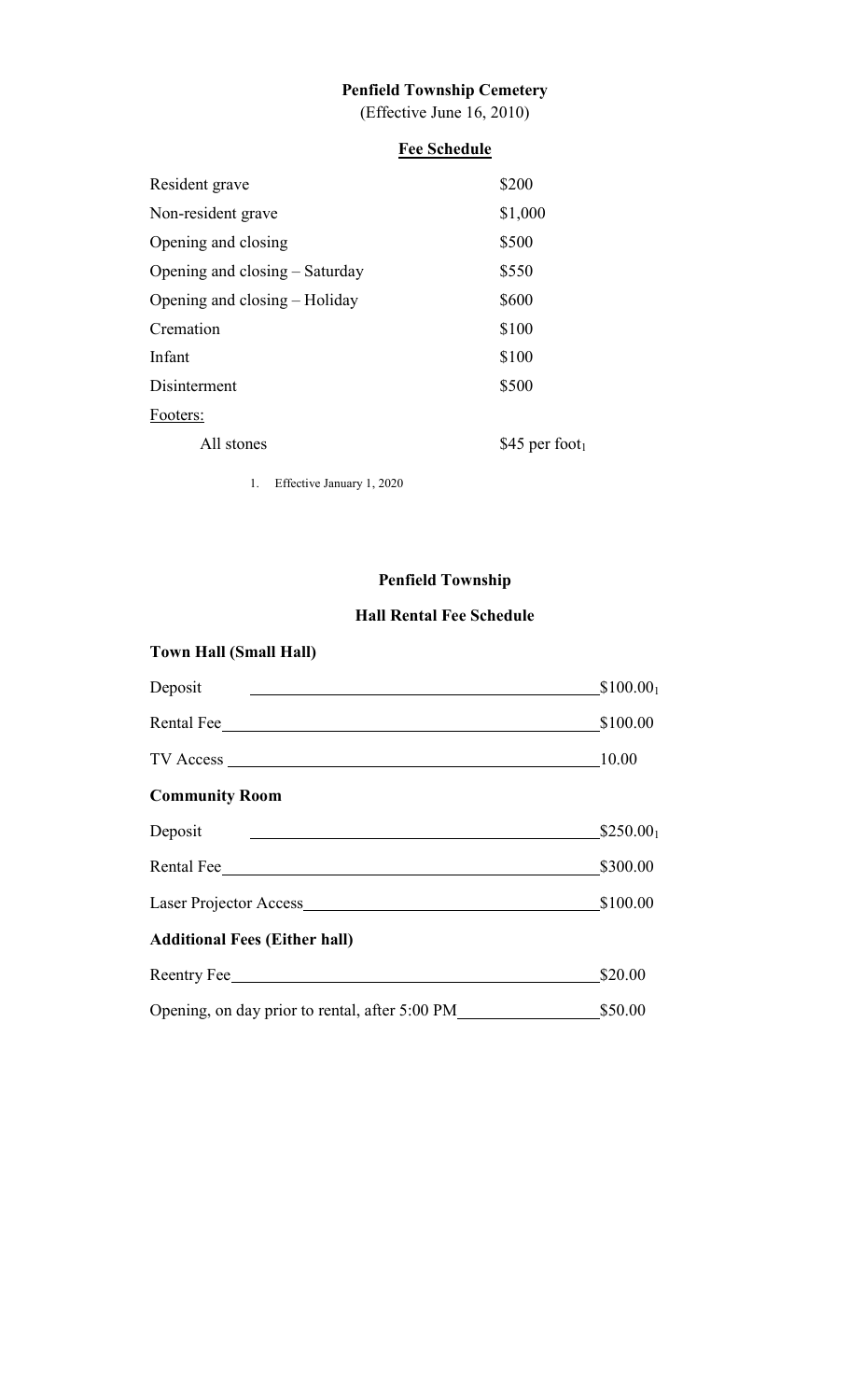## **Penfield Township Zoning Permit Fees**

Revised January 1, 2022

| New House                                                                                                                                                                                                                      | $500.00_3$     |
|--------------------------------------------------------------------------------------------------------------------------------------------------------------------------------------------------------------------------------|----------------|
|                                                                                                                                                                                                                                |                |
| Solar Energy Structure Solar Energy Structure Solar Energy Structure Solar Energy Structure Solar Energy Structure Solar Energy Structure Solar Energy Structure Solar Energy Structure Solar Energy Structure Solar Energy St |                |
|                                                                                                                                                                                                                                |                |
|                                                                                                                                                                                                                                |                |
|                                                                                                                                                                                                                                |                |
|                                                                                                                                                                                                                                | $80.00_1$      |
|                                                                                                                                                                                                                                | $$50.00_3$     |
|                                                                                                                                                                                                                                |                |
|                                                                                                                                                                                                                                |                |
| Driveway (Township Roads) 50.003                                                                                                                                                                                               |                |
|                                                                                                                                                                                                                                |                |
|                                                                                                                                                                                                                                |                |
|                                                                                                                                                                                                                                | \$100.00       |
|                                                                                                                                                                                                                                |                |
| Satellite Dish (40 inches or greater) \$100.00 <sub>2</sub>                                                                                                                                                                    |                |
|                                                                                                                                                                                                                                | $$350.00_3$    |
|                                                                                                                                                                                                                                |                |
|                                                                                                                                                                                                                                |                |
|                                                                                                                                                                                                                                | $$500.00_3$    |
| Application to Appeal Decision S500.00 <sub>3</sub> \$500.00 <sub>3</sub>                                                                                                                                                      |                |
|                                                                                                                                                                                                                                |                |
|                                                                                                                                                                                                                                |                |
| Zoning Resolution S15.00 Simple Resolution Simple Resolution Simple Resolution Simple Resolution Simple Resolution Simple Resolution Simple Resolution Simple Resolution Simple Resolution Simple Resolution Simple Resolution |                |
|                                                                                                                                                                                                                                |                |
|                                                                                                                                                                                                                                | \$.10 per page |
|                                                                                                                                                                                                                                |                |
|                                                                                                                                                                                                                                |                |

# **Fees are doubled if construction begins before obtaining a permit!**

- 1. Effective January 1, 2020
- 2. Effective June16, 2020
- 3. Effective January 1, 2022